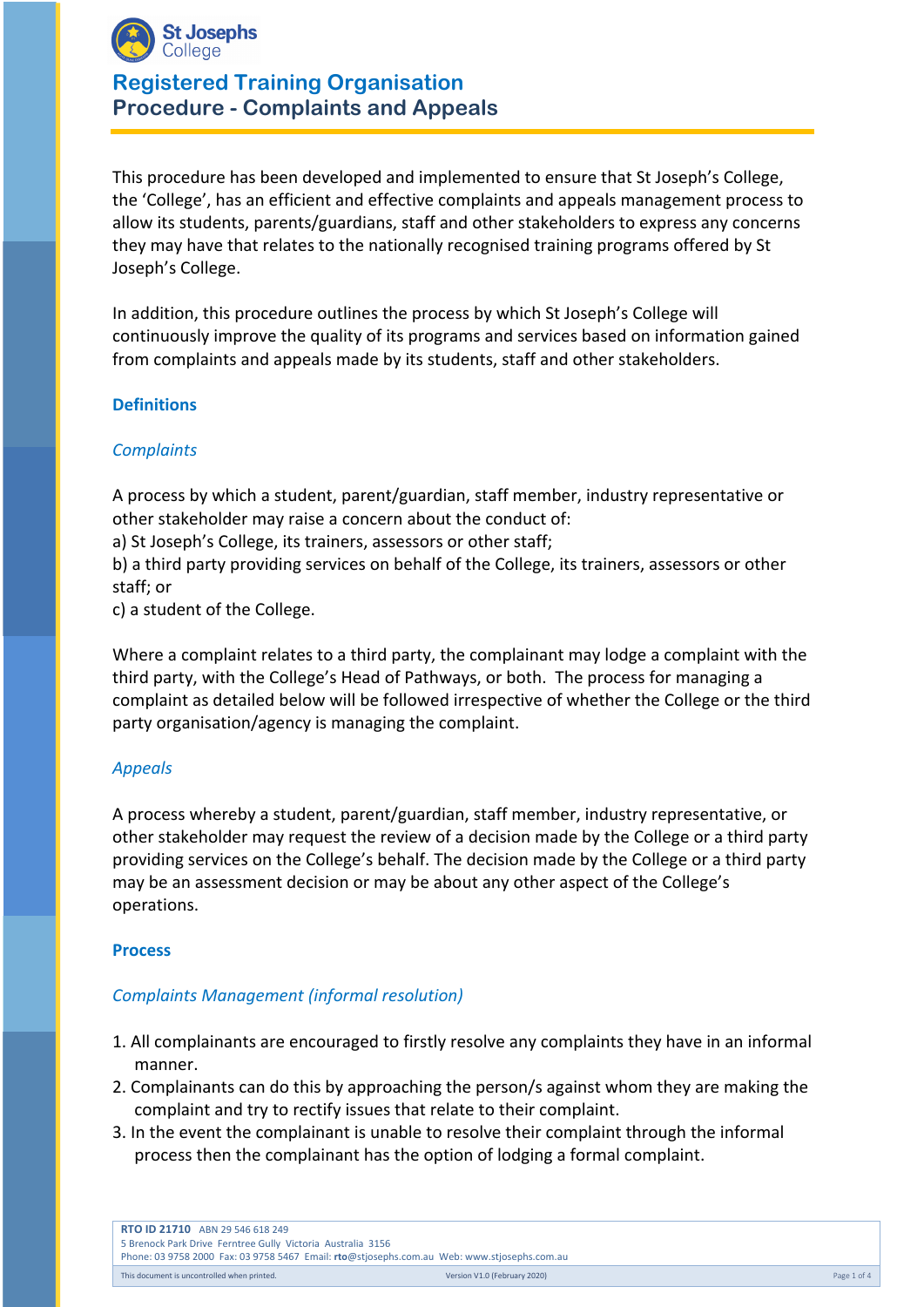

## *Complaints Management (formal resolution)*

- 1. The complainant may choose to raise a concern formally in writing. Formal written complaints should be submitted to the Head of Pathways. Formal written complaints should contain the following details.
	- a. the reasons for the formal complaint i.e. the why, and,
	- b. provides situational background to the complaint i.e. the what, when, who, where and how.
- 2. The Head of Pathways, having regard for the relevant circumstances will consider the formal complaint by:
	- a. reviewing the complainant's letter;
	- b. verifying that all appropriate College procedures have been correctly carried out;
	- c. sourcing additional information from appropriate staff concerning the subject of the complaint;
	- d. discussing the matter directly with the complainant;
	- e. undertaking other investigation or action as appropriate.
- 3. After consideration of all available evidence, the Head of Pathways may decide to:
	- a. Dismiss the complaint.
	- b. Uphold the complaint and direct that:
		- compensation as appropriate be made to the complainant and/or
		- where relevant administrative systems or procedures be reviewed;
		- appropriate preventative action be undertaken;
		- other actions as appropriate.

4. The complainant will be informed of the outcome within 10 working days of submission of the formal complaint. The written advice of the outcome shall include the reasons for the outcome and advise the complainant of their right of appeal.

5. If for any reason the management of a complaint takes longer than 10 working days, the complainant will be informed of reasons for the delay and will be provided with regular progress updates.

## *Appeals Management*

- 1. A student, parent/guardian, staff member, industry representative or other stakeholder has the right of appeal on one or more of the following grounds:
	- a. That the investigation process did not take account of all matters related to the complaint.
	- b. That the student, parent/guardian, staff member, industry representative or other stakeholder is able to provide new evidence which could not reasonably have been provided at the time of the formal complaint resolution process.
	- c. That a procedural irregularity has occurred in the hearing of a complaint during the formal resolution process.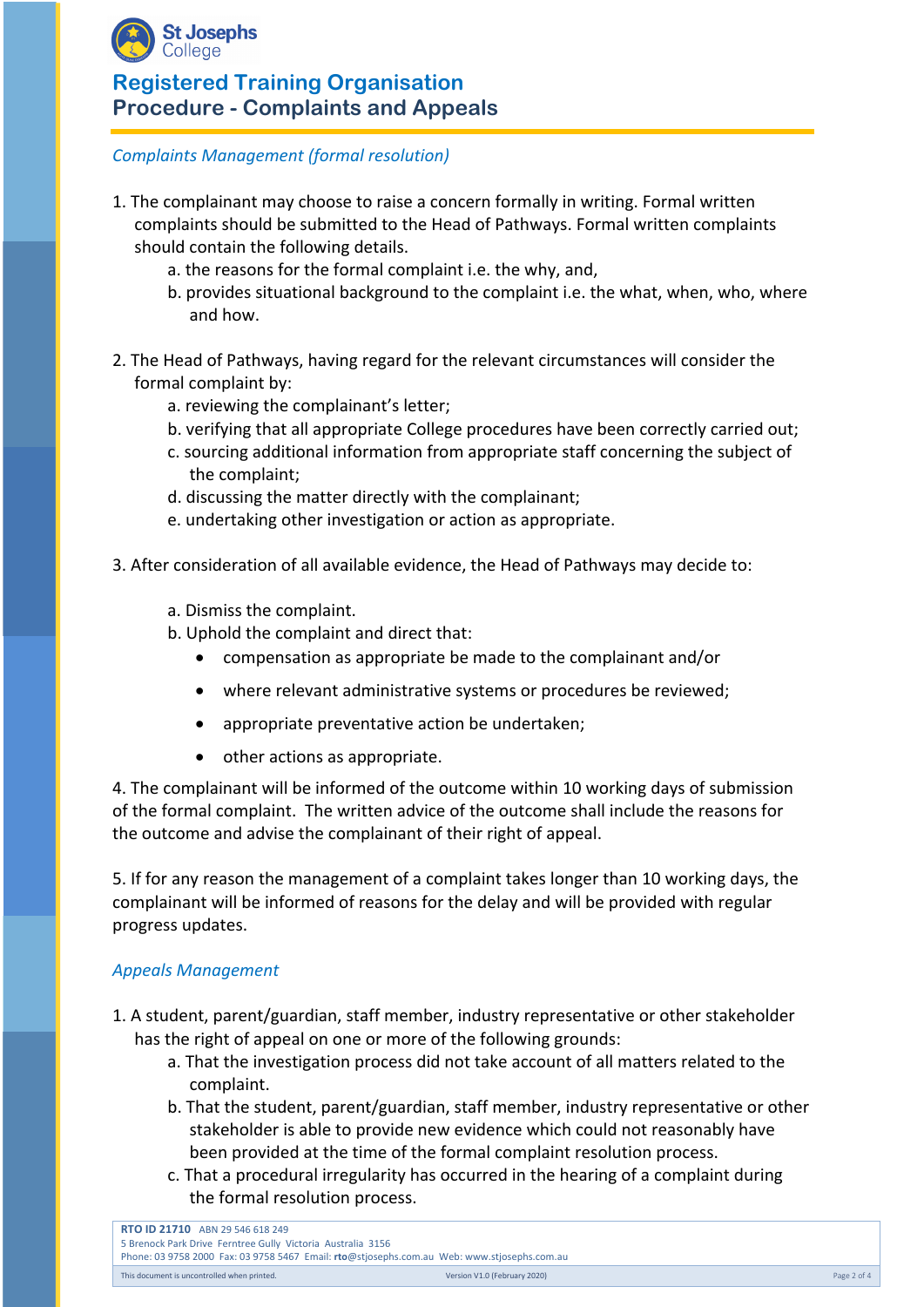

- 2. An appeal must be lodged in writing to the College Principal within 5 working days of notice of the outcome of the formal complaints' procedure.
- 3. Upon receipt of the written appeal the College Principal will:
	- a. Consider the matter and complete the investigation process within 5 working days of notification of appeal.
	- b. Report to the College RTO Management Group his/her findings, decision and recommendations, and
	- c. The College RTO Management Group will consider all evidence and on reaching a decision, notify the appellant in writing of the outcomes of the process, the reasons for the decision(s) and any specific action to be taken.
	- d. If for any reason the management of an appeal takes longer than 5 working days, the appellant will be informed of reasons for the delay and will be provided with regular progress updates.
- 4.The decision of the RTO Management Group is the final step in St Joseph's College's internal Complaints and Appeals Process.

## *Appeal Against Assessment Decision*

Any student dissatisfied with the mark awarded for or outcome of an assessment task, or the final result for a unit because they feel the mark or result is unfair or incorrect, may submit a request to the Head of Pathways for review.

In the first instance, such review will be undertaken by the original assessor. If the student remains dissatisfied with the outcome then he/she may lodge a formal appeal. The appeal must be in writing, explain reasons for the appeal, and be submitted to the Head of Pathways within 10 working days of the student being notified of the review outcome. Where reasonable grounds for appeal exist, the Head of Pathways will arrange for an external review to be undertaken. Any costs associated with the external review will be borne by St Joseph's College. The student will be notified in writing of the outcome of the external review. The outcome of the external review will be final.

### *Independent Mediation and Consultation*

At any time during the complaint and appeal process the complainant/appellant may seek the advice or mediatory services of an external independent body. Should the complainant/appellant choose to seek alternative advisory or mediation services, the complainant/appellant will meet the financial costs of such services.

Please see below for examples of independent consultation services:

• National Training Complaints Hotline -telephone 13 38 73 (Monday to Friday, 8.00 am –6.00 pm or via email to skilling@education.gov.au